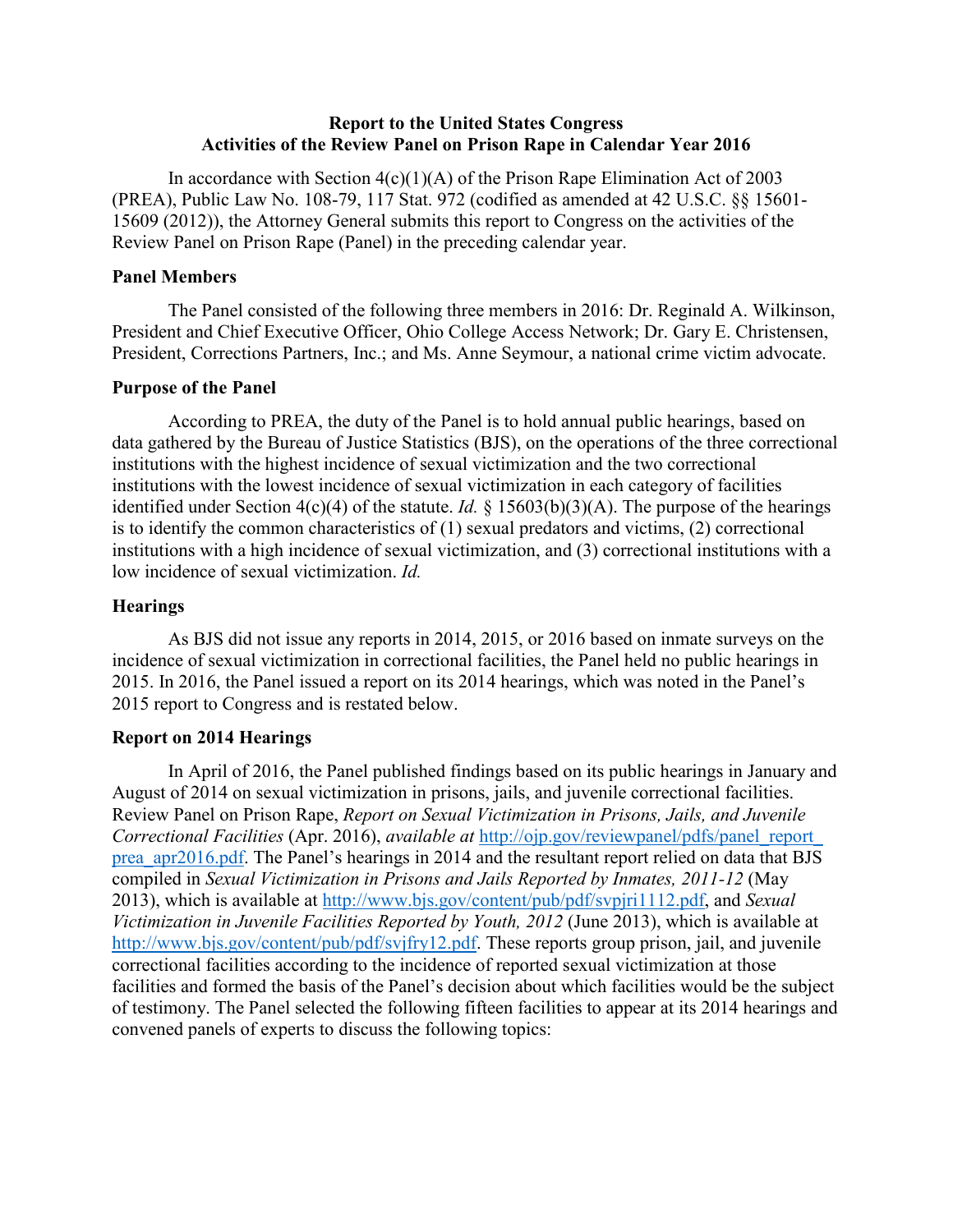## Prisons

*Facilities with especially high incidence rates of sexual victimization:*

- Montana State Prison, Montana Department of Corrections,
- Mabel Bassett Correctional Center, Oklahoma Department of Corrections, and
- Santa Rosa Correctional Institution, Florida Department of Corrections.

*Facilities with especially low incidence rates of sexual victimization:*

- Lawtey Correctional Institution, Florida Department of Corrections, and
- Jackie Brannon Correctional Center, Oklahoma Department of Corrections.

*Salient topics involving sexual victimization in prisons:*

- Collaboration between prisons and community-based organizations,
- Protecting inmates with mental health conditions, and
- Challenges and strategies for prosecuting cases of sexual assault in confinement.

## Jails

*Facilities with especially high incidence rates of sexual victimization:*

- Philadelphia City Riverside Correctional Facility, Philadelphia, Pa., Prison System,
- Harris County Jail 1200 Baker Street Jail, Harris County, Tex., Sheriff's Office, and
- Baltimore City Detention Center, Maryland Department of Public Safety and Correctional Services.

*Facilities with especially low incidence rates of sexual victimization:*

- Jefferson County Jail, Jefferson County, Colo., Sheriff's Office, and
- Cameron County Carrizales-Rucker Detention Center, Cameron County, Tex., Sheriff's Office.

*Salient topics involving sexual victimization in jails:*

- Supporting jails in complying with PREA, and
- Protecting lesbian, gay, bisexual, transgender, and intersex inmates.

## Juvenile Correctional Facilities

*Facilities with especially high incidence rates of sexual victimization:*

- Paulding Regional Youth Detention Center and Eastman Youth Development Campus, Georgia Department of Juvenile Justice, and
- Circleville Juvenile Correctional Facility, Ohio Department of Youth Services.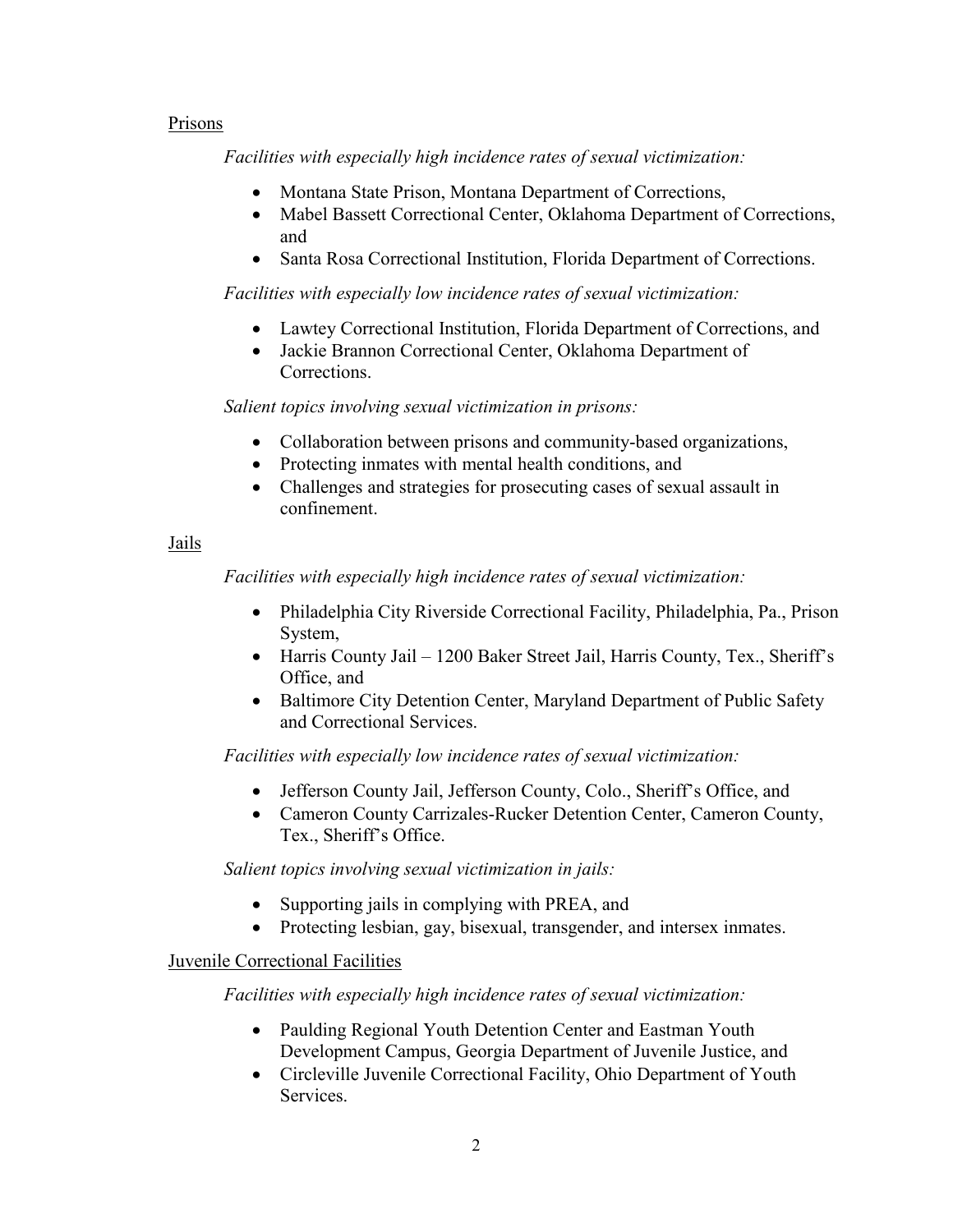*Facilities with especially low incidence rates of sexual victimization:*

- Owensboro Treatment Center, Kentucky Department of Juvenile Justice, and
- Grand Mesa Youth Services Center, Colorado Division of Youth Corrections.

# *Salient topic involving sexual victimization in juvenile correctional facilities:*

• Victimization of male youth by female staff.

For each set of hearings, the Panel included in its report an explanation of its criteria for selecting a facility, a description of the facility, the facility's explanation for its reported low or high incidence of sexual victimization, a summary of the expert testimony regarding each salient topic, a discussion of the Panel's observations regarding the testimony, and a discussion of the Panel's recommendations on addressing sexual victimization in prisons, jails, and juvenile correctional facilities.

After reflecting on the data collected for each hearing, the Panel offered the following recommendations that apply to all correctional institutions, regardless of type:

- Collaborate with community-based organizations to provide services to offenders who experience sexual violence while in custody;
- Establish protocols, such as an objective risk classification system that includes factors common to victims or perpetrators of a sexual offense, to protect adult and juvenile inmates who are most vulnerable to sexual predation, especially those with mental illness or developmental disabilities and those who identify as nonheterosexual;
- Work with local district attorneys' offices to prosecute sex crimes that target both adult and juvenile offenders;
- Comply with PREA standards, even if the sanctions may not apply;
- Adopt or construct, as practicable, correctional facilities with direct supervision designs to enhance visibility and access to correctional staff;
- Provide effective, mandatory PREA-compliant training for staff and offenders;
- Maintain a low staff-to-offender ratio;
- Install effective electronic monitoring systems;
- Adopt effective procedures for investigating sexual violence targeting offenders;
- Attract a competent, educated, direct-care workforce by improving compensation, working conditions, and benefits;
- Provide support systems for direct-care staff in managing professional boundaries and addressing the trauma associated with witnessing improper sexual behavior;
- Create and reinforce through organizational action a professional culture that encourages staff to report sexual victimization;
- Record, track, and hold accountable, which may include prosecution, employees who have a history of sexual misconduct while working in correctional facilities;
- Review cross-gender pat-down procedures; and